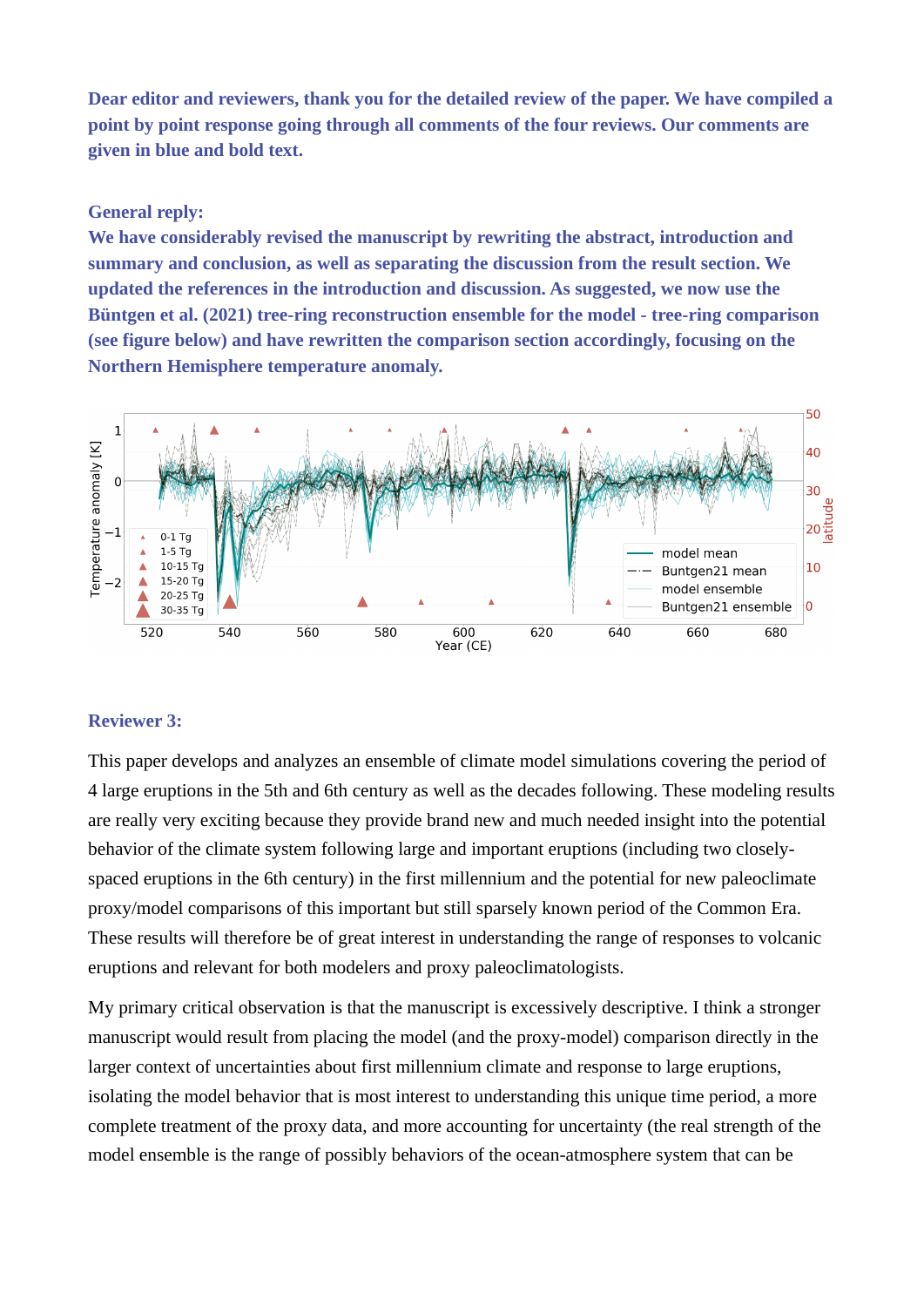observed and used to quantify variability in the response). My major comments below are mostly about these issues, and some minor comments and suggestions follow.

**Thank you for your constructive comments. We have taken your comments into account in the revised manuscript, as further answered above in the general comments and in detail below.**

**We have revised the manuscript so that it is less descriptive by separating the result and the discussion parts, and we elaborated on the uncertainties about first millennium climate reconstructions and model behaviour. We now use the Büntgen et al. (2021) tree-ring reconstruction ensemble for the model - tree-ring comparison, which consists of an ensemble of reconstructions, which reduces the uncertainty of individual temperature reconstructions.**

# Major comments:

1. Abstract and Introduction: I think the paper (and readers) would benefit from a re-writing of the abstract and a re-framing of the importance of this work.

**Thank you for your suggestion. The abstract was rewritten, re-framing the importance of this work by taking your and reviewer 2' suggestion into account. For example:**

'**While the onset of this cold period can be clearly connected to the volcanic eruptions in 536 and 540 Common Era (CE), the duration, extent and magnitude of the cold period is uncertain.'**

2. As it currently stands, one of the particularly interesting aspects of the 6th/7th century eruptions (that persistence or not of the cooling and therefore the duration of the 'Late Antique Little Ice Age') is mentioned only rather vaguely, and much of the abstract is given over to a simple description of the model phenomena.

**We have reframed the abstract in a way that the motivation of the work is more clear, and we have described the results in a way that they are more interconnected.**

3. A stronger abstract would set the stage for the proxy disagreements (and note the sparseness of the proxy data as exacerbating the difficulty in understanding these uncertainties) and then frame the results in terms of this as well as the importance of understanding large events like the closely spaced eruptions of the 6th century.

**Thanks for your very good suggestion. We have rewritten the abstract accordingly.**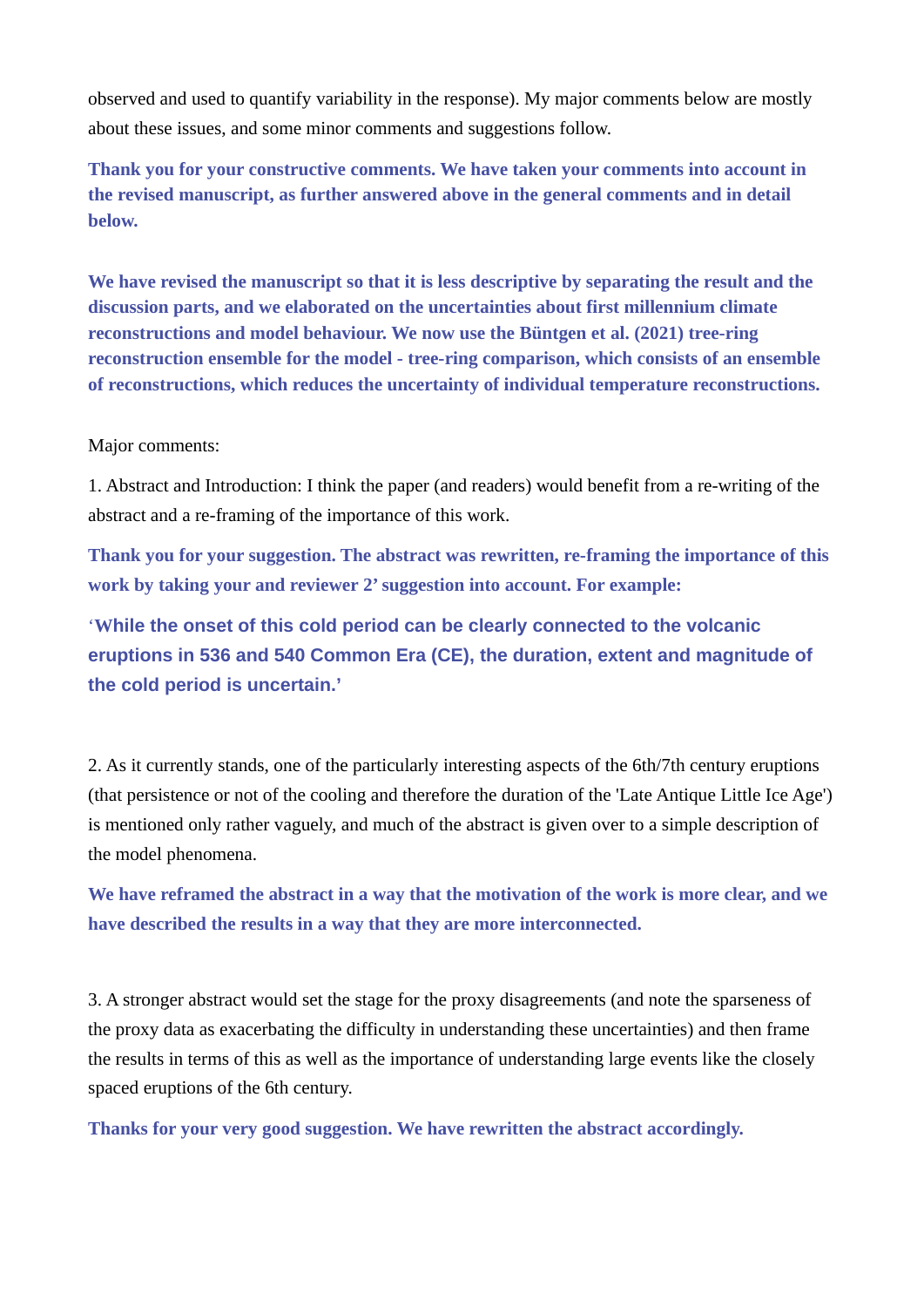4. Likewise, the Introduction would benefit from using more recent publications about the Little Ice Age as well as a more structured framing of the uncertainty and motivation for the study.

**The paper by Moreno-Chamarro et al. (2017) has been added to the introduction and discussion sections. The LIA is not the focus period of our study, and we do not aim to make a direct comparison, as we do not have this period in our model simulations. We therefore have added only one newer publication on the LIA period, as we do discuss the similar mechanism behind the cooling and thus agree it is important for the discussion part.**

**As described in our overall reply, we have revised the manuscript extensively, with new treering data comparison, a rewritten abstract, introduction and summary and conclusions, and elaborated discussion sections.**

5. Initial discussion of proxy data (Lines 53 to 59). This section needs to be enhanced, as an appreciation for the uncertainties and causes of uncertainties for first millennium climate reconstructions, particularly with the resolution needed to resolve volcanic eruptions precisely, is important for the comparisons that come later in the paper.

**The paper of the Pages2k consortium (2017) has been added to address the uncertainties for first millennium climate reconstructions.**

6. While Ahmed et al. 2013 (which is properly PAGES 2k Network 2013) was a distillation of temperature proxy data for the last IPCC, it is superseded by a number of papers, including PAGES2k Consortium 2017 (Emile-Geay et al. 2017).

**We updated the section with the paper of Pages2k consortium (2017).**

7. The authors might also want to cite Esper et al. 2018 (doi is 10.1016/j.dendro.2018.06.001) which analyzes tree-ring proxy uncertainties in the early part of the last millennium (and therefore these uncertainties will be even greater in the first millennium of the Common Era). Particularly here: there is a substantial body of literature now (some of it discussed later) about the ability of different tree-ring proxy measurements to resolve or 'smear' volcanic cooling - MXD vs tree-ring width.

**Thanks for your suggestion. The study has been included and is now used to address the treering uncertainties and sparsity in proxy data in the first millennium in the discussion section.**

8. Similarly, multiproxy approaches that mix seasons, hemispheres, or are low resolution might not resolve the volcanic signal or may require additional post-processing of model data to make an appropriate comparison. Since the source of possible uncertainties in proxy reconstruction of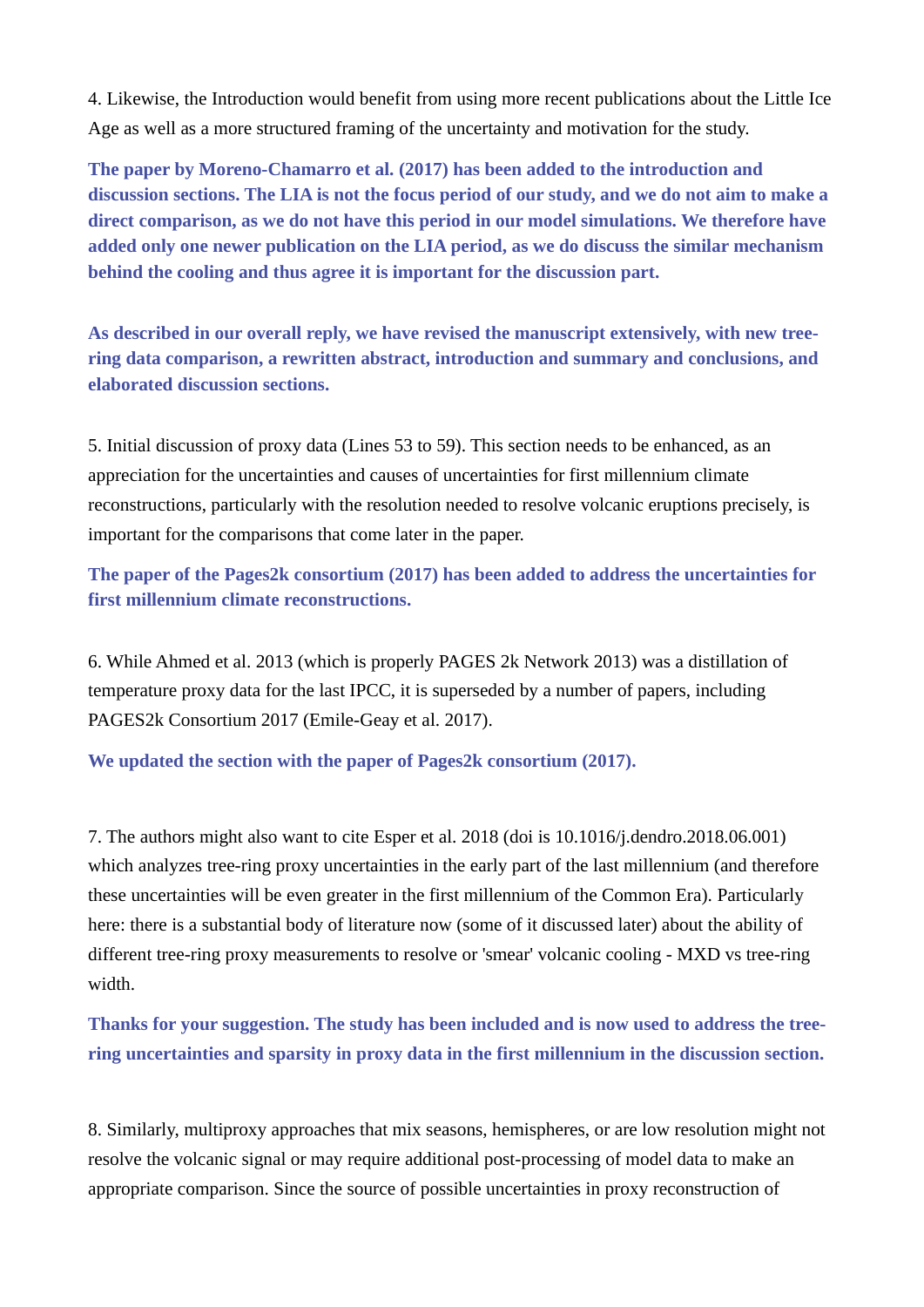6th/7th century climate is important for the comparisons that come later, I think a more thorough and up-to-date discussion is warranted here in the introduction.

**Thanks for your suggestion. We have added why a multiproxy approach would not be the best to use for this study in the introduction.**

9. Proxy data (Section 2.2): As above, I think a more complete and clear description of the proxy data here would be useful for later in the paper when comparisons become important.

**Since we use the data from Büntgen et al. (2021) instead we rewrote the methods section accordingly, also taking up your comment. We point to the corresponding papers for the details of the tree-ring data.**

10. Table 2 lists the individual proxy data that are available (this is good to have this, since the representation of tree-ring width and MXD can sometimes be subsumed when using a reconstruction), but the wording in Section 2.2 is confusing - for instance, what does 'The first four sites combined are the "NH land" compilation by Stoffel et al. (2015)' mean? Does this mean that the 4 sites listed first in the Table were also used by Stoffel? This isn't clear.

**Thanks for bringing this to our attention. The first four sites were indeed used by Stoffel et al. (2015). Since we changed the tree-ring data to Büntgen et al. (2021), the table is updated accordingly and moved to the appendix.**

11. By the time one arrives at Figure 5 and the associated text, it isn't clear what/which of each of these proxies is going into the comparison, so a more thorough discussion of the proxy data used and what each reconstruction in Figure 5 contains is necessary.

**The tree-ring part in the results and discussion section has been rewritten according to the new ensemble reconstructions.**

12. The following line says 'The data sets 135 contain a mix of tree ring width (TRW) and maximum latewood density (MXD).' and this is true, but only the NSCAN MXD data are available for the 6th and 7th century - the rest are tree-ring width and subject to the potential problems described in the following lines. Again, this section seems rather sparse and is not clearly organized, and yet limitation of the proxy data (or their particular time series properties) will become important later in the paper. Since the authors prepared this manuscript, there as been a new ensemble reconstruction of Common Era temperature (Buntgen et al. 2021, doi is 10.1038/s41467-021- 23627-6) - while I realize this paper actually came out after this manuscript was submitted and the authors cannot have been expected to use these reconstructions (of course!) I would encourage them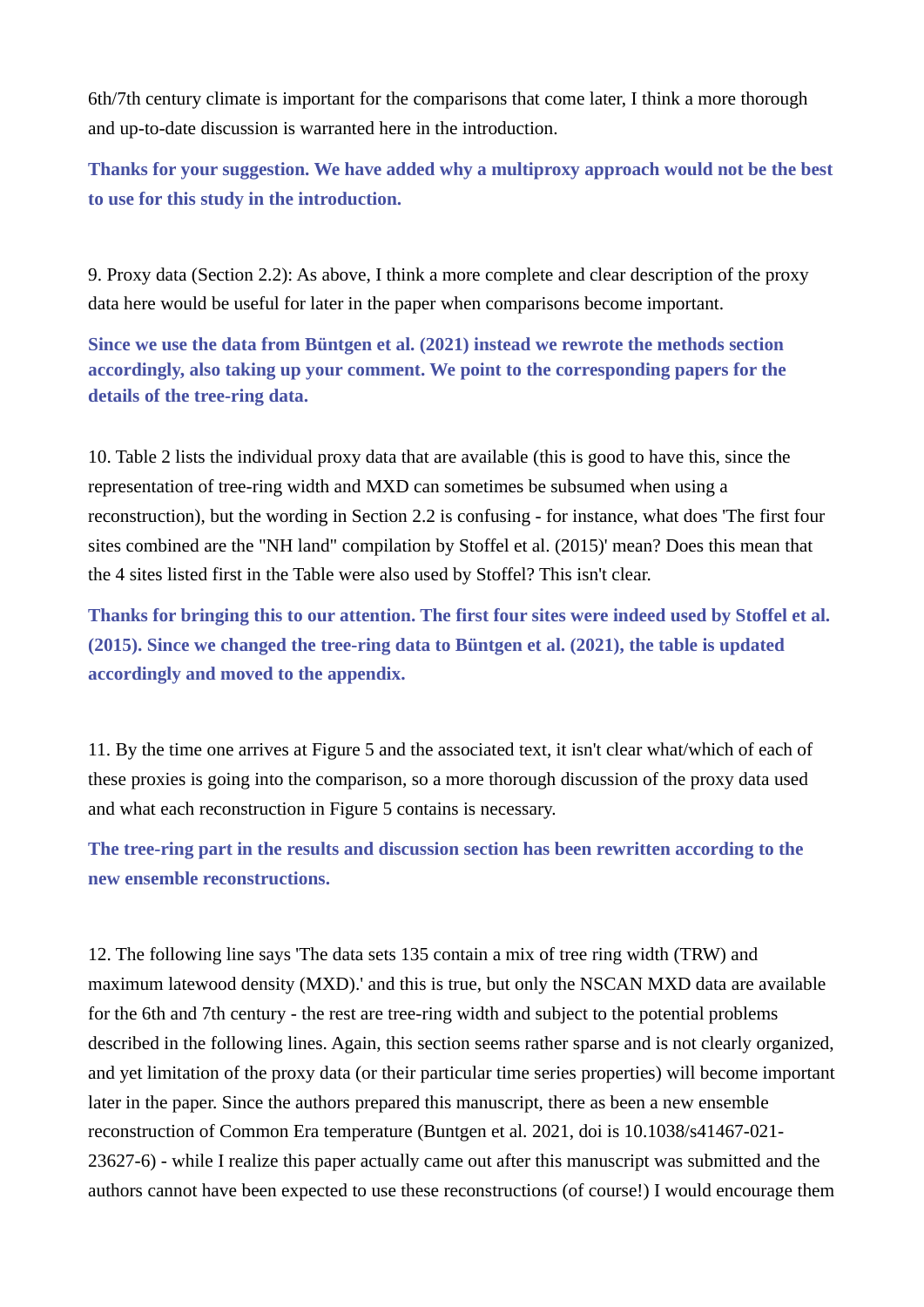to at least consider them (formally analytically or informally as comparison, since the early part of the LALIA is examined in the paper), at the discretion of the editor.

**We agree with this comment. Thus, the new data set from Büntgen et al. (2021) has been used in the revised manuscript, and the tree-ring section has been rewritten, as mentioned above.**

13. Finally, it would be worth I think mentioning why multiproxy reconstruction like PAGES2k, LMR etc. are likely to be unsuitable for this comparison and why the authors rely (and rightly I think) on tree-ring data.

**Thank you for your suggestion. Why a multiproxy reconstruction like PAGES2k etc. is not suitable for this study has been added to the introduction.**

14. Proxy-model comparison: This section is unclear in places and speculative without support in others; for instance, (Line 355) I'm not sure what 'The temperature anomalies from the model simulations and the 2 sigma variability range fall within the 2 sigma variability of the NH of the model simulations' means? I also find it to be too qualitative - what does 'good agreement' mean and how to measure it?

**Thanks, this was a writing error, it has been corrected.**

**As for the qualitative 'good agreement', we compare the range of variability of the model to the range of variability of the tree-ring ensemble.**

'**... the reconstructed NH temperatures from the ensemble mean fall within the spread of the model simulations.'**

**The proxy-model comparison section was rewritten, as we now use the tree-ring reconstruction ensemble from Büntgen et al. (2021). We have taken your comment into account in the comparison, by using absolute numbers and the standard deviation.**

15. In Line 362, 'More deviation is visible' is also vague. I think this section would benefit from a more straightforward and quantitative exploration of the proxy-model comparisons.

**The comparison section has been rewritten according to the new Büntgen et al. (2021) treering reconstruction ensemble we are now using. We have taken your comment into account in the revision, see our previous comment.**

16. In Line 365, I'm not sure how something could be both 'less good ... but still remarkable'? However, also the full range of the model ensemble should really be considered in the comparison -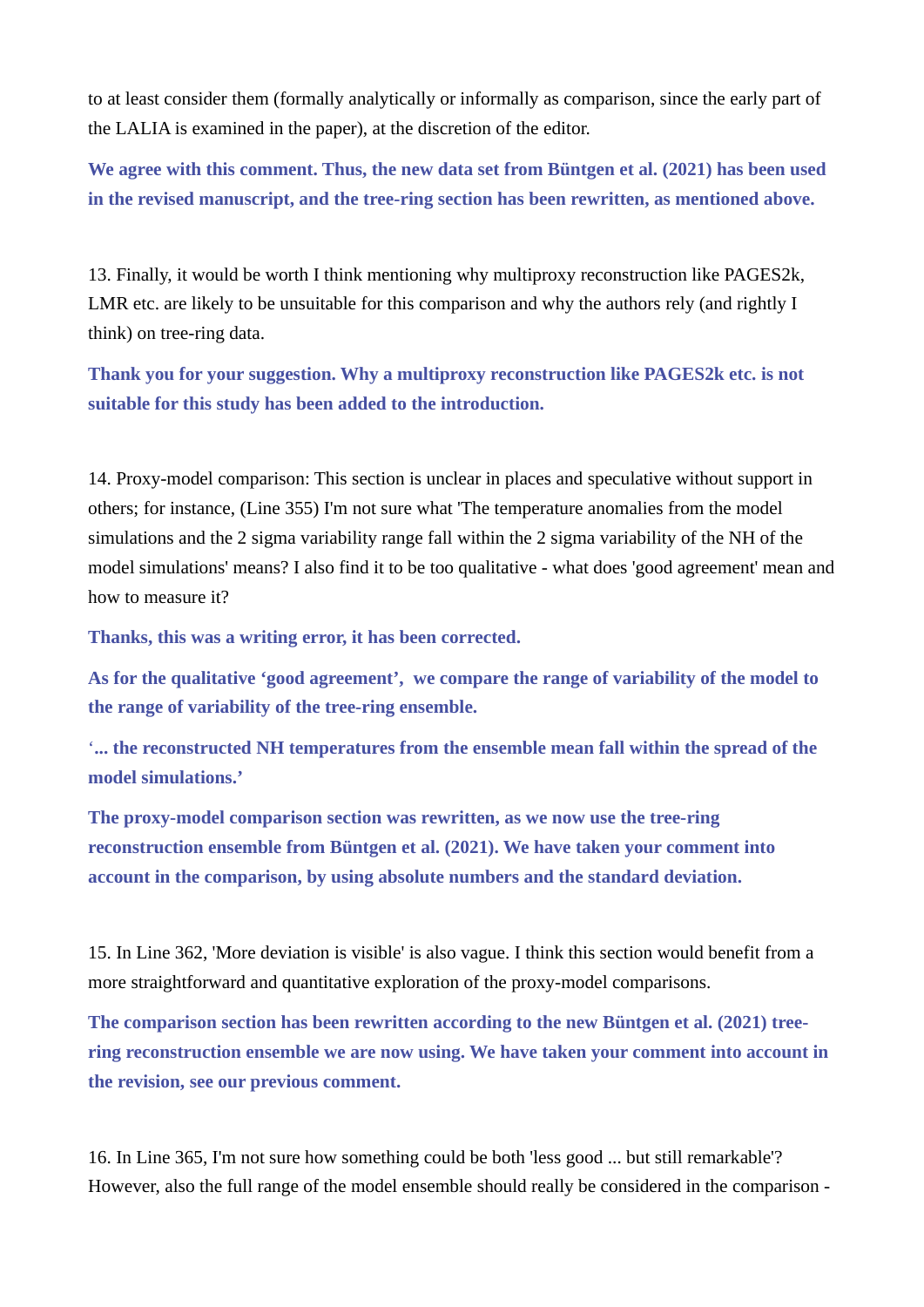the 'real world' is just simply one iteration of what could have happened under different initial conditions, forcing uncertainty, feedbacks, and interactions and stochastic variability. So the comparison is not simply to the multimodel ensemble mean or even peak cooling, but taking into account the full range of ensemble variability and seeing the tree-ring data as one 'ensemble member' of possible actual and physically plausible atmosphere-ocean states.

**Thank you for your suggestion. As for the above comment, we have made the comparison discussion more quantitative, by describing the comparison in terms of significance and anomaly values. In addition, the ensemble range has been taken into account in the rewritten comparison discussion.**

17. Later in Line 376, the authors write that 'There is a good agreement between the tree-ring temperatures and the model temperatures after normalization' - but again this lack of precision doesn't do justice to the comparison - indeed there appears to be reasonable association for the major eruptions for NH temperature from Stoffel (including some MXD) and the NSCAN MXD, but for Alps and Altai the lag recovery is longer. So simply saying there is a good agreement masks interesting differences.

**We have taken your comment into account and have elaborated the discussion of the differences between the model and the tree-ring ensemble. Since we are now using the Büntgen et al. (2021) tree-ring reconstruction ensemble and to be able to go more in detail when it comes to agreements and discrepancies, we decided to focus on the NH in the main manuscript and to move the comparison on the individual sites to the appendix.**

18. In Line 381, this seems very highly speculative: 'could be due to the prescribed volcanic forcing in the model, and that the 547 eruption might have had a stronger impact on NH land than the model simulates.' - why wouldn't the same apply to Stoffel or NSCAN then? There would need to be some support for this to claim it as a source of the discrepancy.

**Since we now use the Büntgen et al. (2021) tree-ring reconstruction ensemble, the focus in the main manuscript is on the Northern Hemisphere. The local tree-ring based reconstructions figures have been shifted to the appendix and the corresponding text has been rewritten accordingly. There is a lag after the 536/540 CE eruptions visible in all tree-ring reconstructions, in Nscan as well, though not as pronounced. This could be due to the MXD data that was used for this site. We have taken up your comment and elaborated the explanation of the 547 CE eruption in the discussion.**

19. On Line 390, again this seems highly speculative: 'Perhaps the century long lasting cooling may be only apparent in the Alps and Altai tree-ring records, as the cooling is a local feature occurring at high altitude of the mid-latitudes.'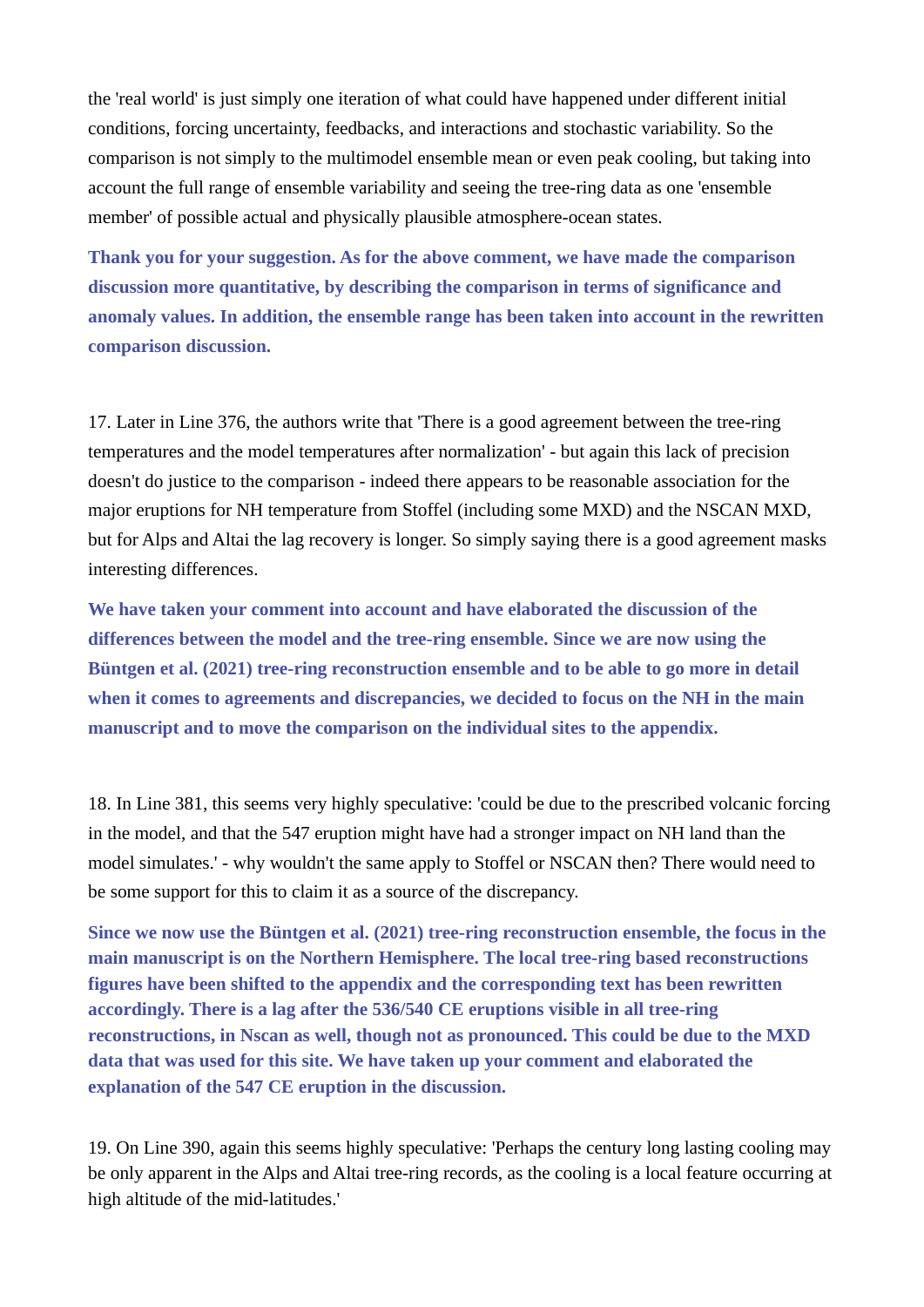**There are other signs that the cooling lasted longer in the Alps, for example an advance in glacier fronts. The LIA was spatially heterogeneous in duration and timing and so the same can be true for the LALIA. Records from Greenland ice-cores for the study period (Sigl et al. 2015) agree with the tree-ring records from the Alps (Büntgen et al. 2017). Interestingly, our model simulations reveal a spatial pattern with a hemispheric dipole dividing the NH response at around 45 N. Further tree ring based studies on spatial patterns are needed in the future.**

**We have clarified this point accordingly in the revised manuscript.**

20. Again, in Line 395 the authors speculate that 'The change in hydro-climate corresponds to the soil moisture availability for the trees and thus could have impacted tree ring growth', but again this is just speculation, and indeed for the Alps, which have the longest lag at odds with the model, the 20 years summer precipitation anomaly (Figure 3c) is positive and the winter signal is mixed.

**We have added the papers of Basset et al. (1964) and Müller et al. (2016) to support the theory that moisture availability could have impacted the tree-ring growth. The Alps do indeed have a slight increase in precipitation for the 20 year mean, but they also have an increase in evaporation at the same time. We find the atmospheric circulation separation interesting, and think it is worth further investigation.**

21. Potentially the most parsimonious answer is that tree-ring width has a tendency to increase the 'tail' of the post-volcanic cooling and change the timing of recovery to baseline. But the authors give this only a brief mention in Line 371.

**Thank you for your suggestion, we have elaborated on this in the discussion of the model treering comparison.**

22. Summary and Conclusion: This section is largely a restatement of the paper, but would be stronger with a distillation of the main points of the article and major conclusions.

**The Summary and conclusions have been shortened and rewritten.**

Additional Comments:

23. Line 12, Line 13 'land–sea'

**This has been corrected.**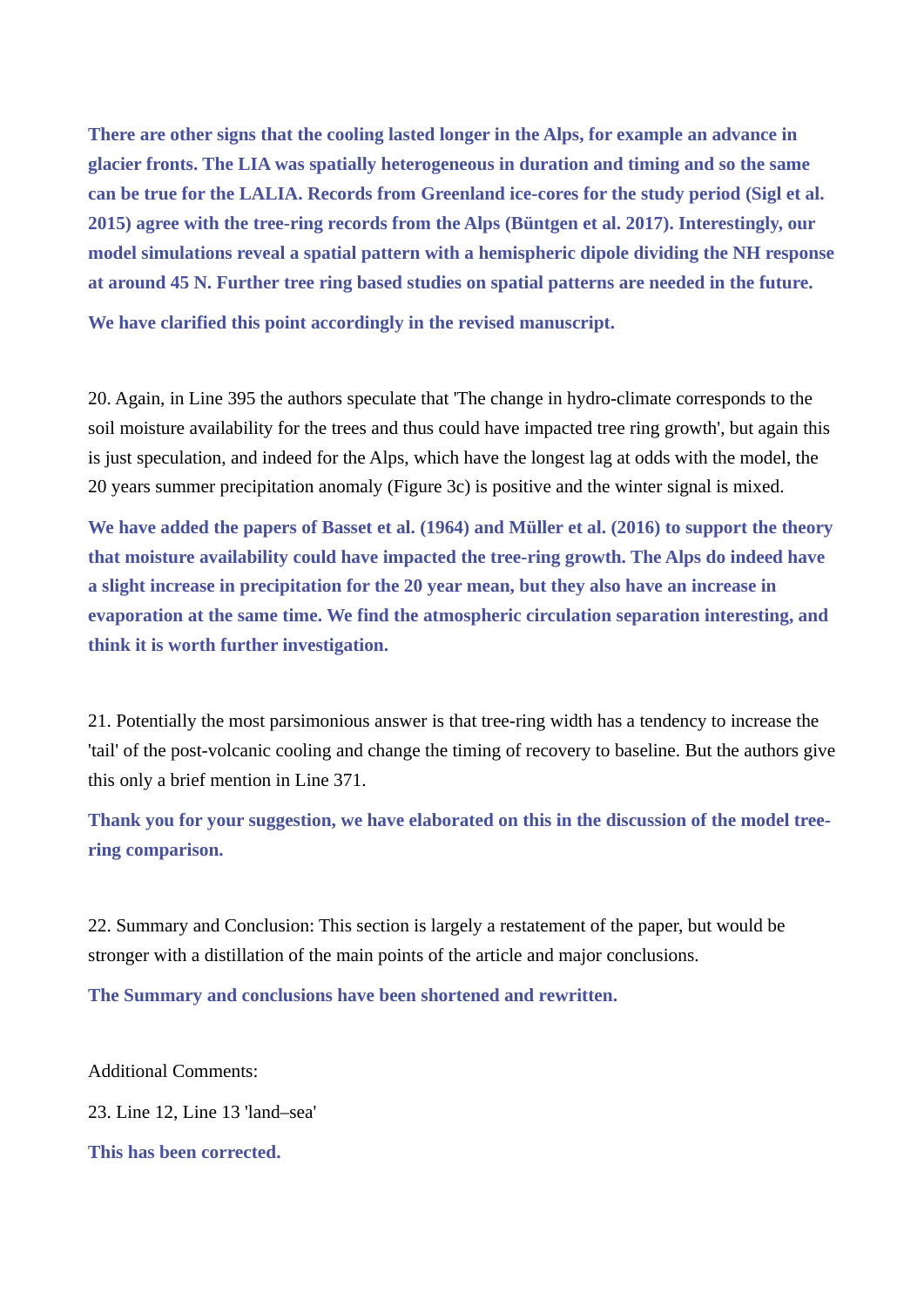24. Line 50: perhaps 'multidecadal cooling, as has been reconstructed by Buntgen et al. (2016).' **The sentence has been altered according to the comment:**

'**...multidecadal cooling, as has been reconstructed (Büntgen et al., 2016; Helama et al., 2017)...'**

25. Line 55: 'Common Era' '**Common Era' has been introduced in the abstract, after which it is addressed as 'CE'.**

26. Line 101-102: this sentence seems out of place? 'A common paleo-model set-up is to use 1850 pre-industrial conditions, due to model simulation limitations'. **We have changed the sentence to the following:**

'**In contrast to other studies, where the initial state was simply taken from a pre-industrial control simulation, our approach allows us to include the climate and forcing history of the previous decades and centuries as well as their integrative effects (e.g., Gleckler et al., 2006).'**

27. Line 103: This is confusing as written - but why use standard deviations instead of the temperature deviations in the bootstrap?

**We are not sure what is meant exactly by this comment. We calculated the standard deviations for the bootstrap for each of the variables, and used this to calculate the significance.**

28. Figure 1: are these data from Jungclaus et al. and Toohey and Sigl? Best to include a citation with the figure caption as well.

**The figure caption has been revised:**

'**...Global zonal mean volcanic forcing (Aerosol Optical Depth, AOD) for the study period (520-680 CE) and b) zonal mean accumulated AOD (520-680 CE) in 15 year bins from the reconstructed volcanic forcing of Toohey and Sigl (2017)...'**

29. Table 1: I assume the months (January) are assigned because the actual month of the eruption is not known for these? It would be worth mentioning this (and some of the potential consequences, e.g. Stevenson et al. 2017) in the methods section as well

**Thank you for the suggestion, we have taken it up and added it to the method section.**

'**... The eruptions are set to January in the model forcing as the actual eruption month is unknown.'**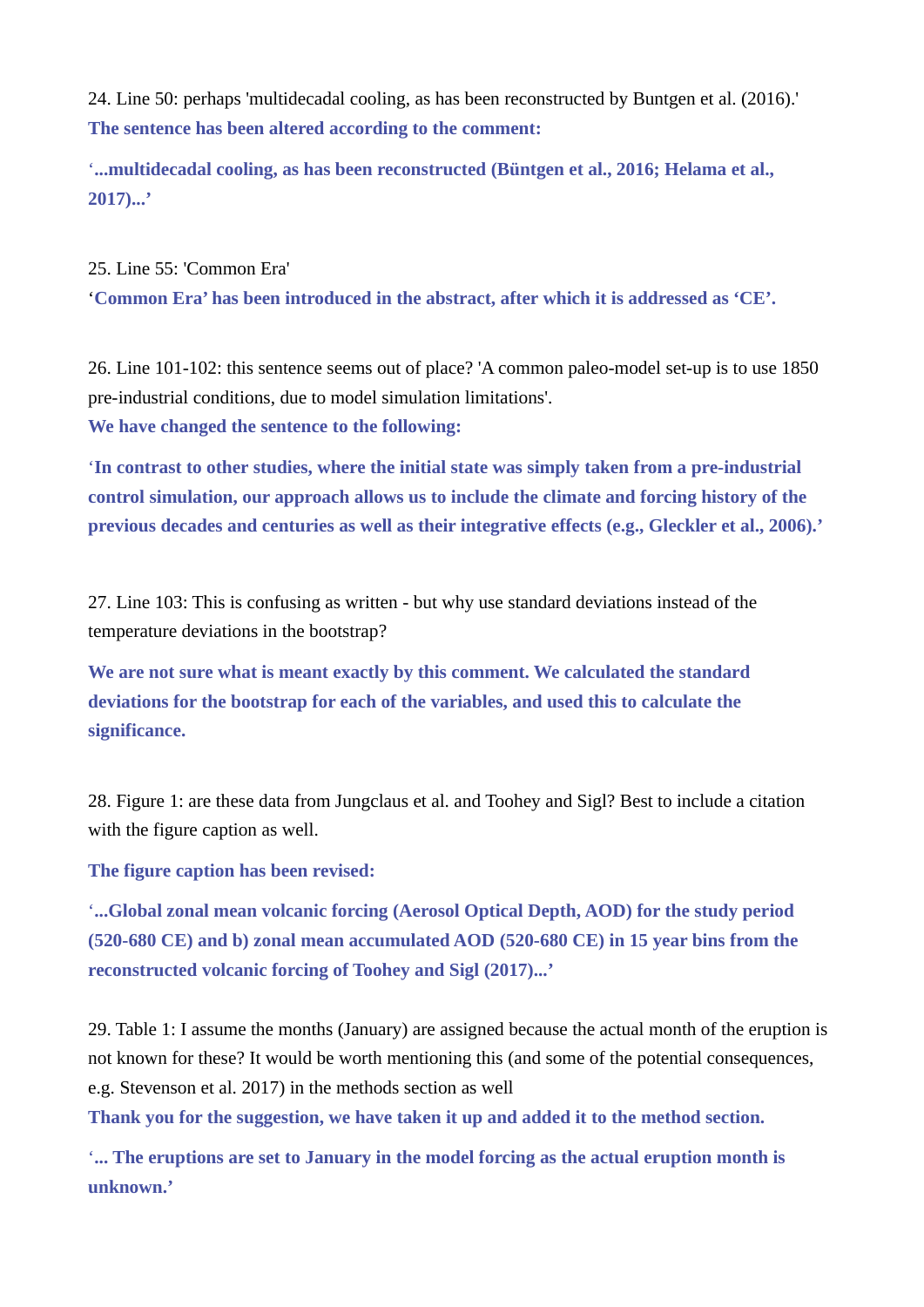### **As for the discussion on eruption season, we have added the Toohey et al. (2011) paper.**

30. Line 152: '2 K' - relative to which baseline? I presume the 521-680 CE mean mentioned in Line 142, but please clarify

**The 2K cooling is relative to the 0-1850 CE mean, which is taken as the baseline throughout the paper. This has now been clarified in the text as follows:**

'**...with a peak cooling of the NH 2m air temperature of** ∼**2 K … compared to the 0- 1850 CE mean.'**

31. Line 157: 'decreased for 20 years' - it is difficult to see this in Figure 2 because of the scale - ∼ can you provide a range of the actual return to baseline periods? Particularly since the closelyspaced 536/540 eruptions would be expected (I think) to collectively show a longer recovery time than the individual eruptions in the 570s and 626 event

**The actual return periods have been added to the text:**

'**...reveals a maximum cooling in the first and second year after the eruption and is decreased for 20 years after the 540 CE, for 30 years after the 574 CE and for 14 years after 626 CE eruptions, much longer than the direct response of the AOD.'**

32. Line 169-175: Some other more recent papers to consult (and cite as appropriate) might include Lehner et al. 2013 and Slawinska and Robock 2018

**These papers have been taken into consideration and we added the paper of Lehner et al. (2013) to the discussion of ocean - sea-ice feedbacks.**

33. Line 270: Perhaps useful to consult Fischer et al. 2007 (doi is 10.1029/2006GL027992, 2007) and Rao et al. 2017 (doi is 10.1002/2017GL073057) with respect to Mediterranean (and Europe) response to eruptions in historical and paleoclimate data.

**Thanks for the suggestion, we have consulted these papers with respect to the Mediterranean response and included them in our discussion.**

34. Figure 5 caption: 'Fennoscandia'?

**The term Fennoscandia has been replaced by 'Northern Scandinavia (Nscan)'.**

35. Line 372: as well as estimate of the forcing, spatial distribution of AOD anomalies, feedbacks, uncertainty in timing of the eruption (Stevenson et al.) - so, lots of potential uncertainties.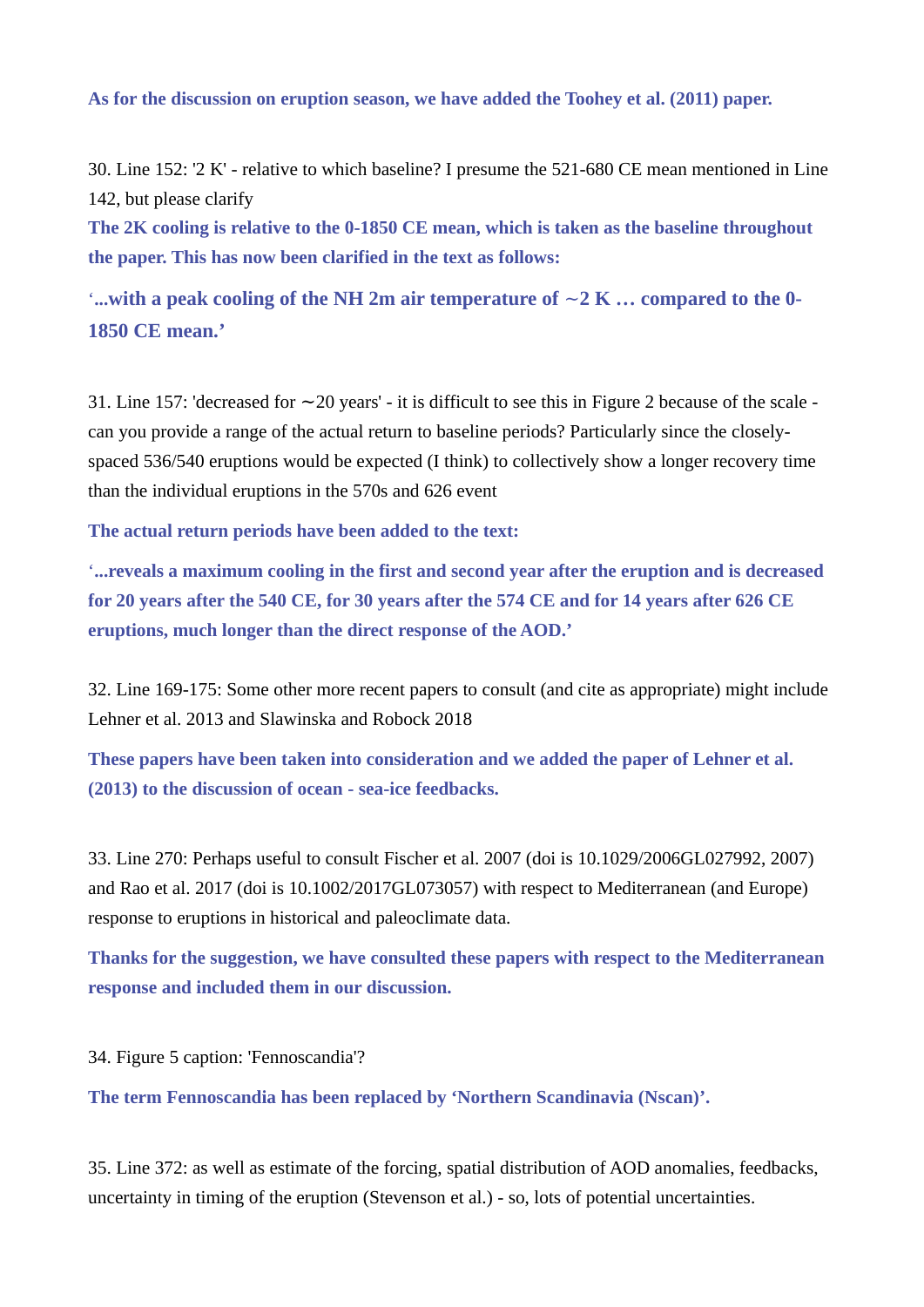**There are several sources of uncertainties, which comes with using models and proxy data. Uncertainties are described in the new discussion section of the manuscript.**

36. Line 377-: I'm not sure this requires any further explanation - the models and data have different references periods and likely different means, but what is of interest is the volcanic signal, so a renormalization isn't that remarkable

**Thanks for your suggestion, we have taken up your comment. We have now used 0-1850 CE as a reference period for all data series, so that it is consistent throughout the manuscript. In the new discussion we do not go in detail on this realigning of the data.**

### **References**

**Bassett, J.R., 1964. Tree growth as affected by soil moisture availability.** *Soil Science Society of America Journal***,** *28***(3), pp.436-438.**

**Büntgen, U., Myglan, V.S., Ljungqvist, F.C., McCormick, M., Di Cosmo, N., Sigl, M., Jungclaus, J., Wagner, S., Krusic, P.J., Esper, J. and Kaplan, J.O., 2016. Cooling and societal change during the Late Antique Little Ice Age from 536 to around 660 AD.** *Nature geoscience***,**  *9***(3), pp.231-236.**

**Büntgen, U., Myglan, V.S., Ljungqvist, F.C., McCormick, M., Di Cosmo, N., Sigl, M., Jungclaus, J., Wagner, S., Krusic, P.J., Esper, J. and Kaplan, J.O., 2017. Reply to 'Limited Late Antique cooling'.** *Nature Geoscience***,** *10***(4), pp.243-243.**

**Büntgen, U., Allen, K., Anchukaitis, K.J., Arseneault, D., Boucher, É., Bräuning, A., Chatterjee, S., Cherubini, P., Churakova, O.V., Corona, C. and Gennaretti, F., 2021. The influence of decision-making in tree ring-based climate reconstructions.** *Nature communications***,** *12***(1), pp.1-10.**

**Gleckler, P.J., AchutaRao, K., Gregory, J.M., Santer, B.D., Taylor, K.E. and Wigley, T.M.L., 2006. Krakatoa lives: The effect of volcanic eruptions on ocean heat content and thermal expansion.** *Geophysical Research Letters***,** *33***(17).**

**Lehner, F., Born, A., Raible, C.C. and Stocker, T.F., 2013. Amplified inception of European Little Ice Age by sea ice–ocean–atmosphere feedbacks.** *Journal of climate***,** *26***(19), pp.7586- 7602.**

**Moreno-Chamarro, E., Zanchettin, D., Lohmann, K., Luterbacher, J. and Jungclaus, J.H., 2017. Winter amplification of the European Little Ice Age cooling by the subpolar gyre.**  *Scientific Reports***,** *7***(1), pp.1-8.**